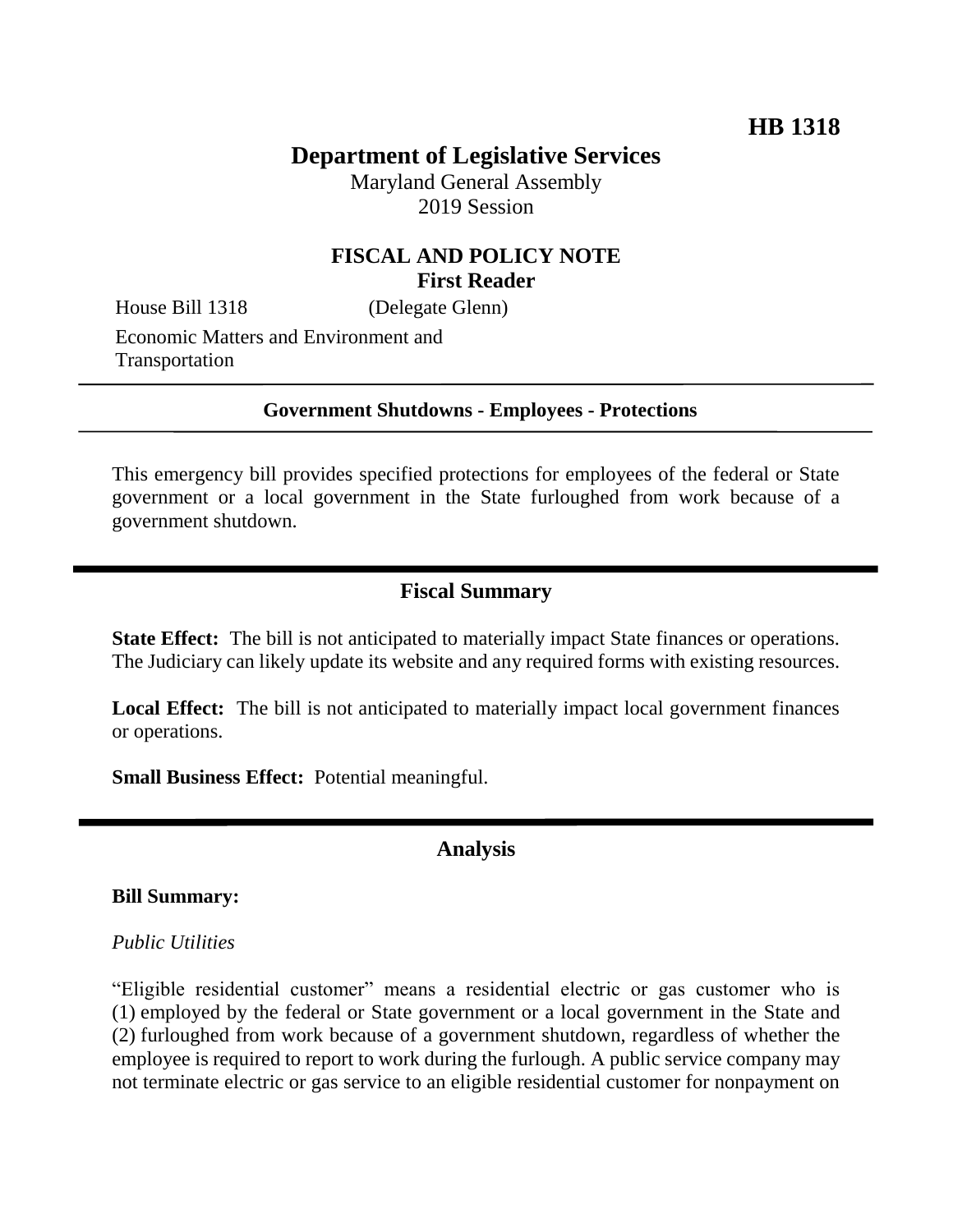a day that the furlough is in effect or for seven days after the furlough has ended. The Public Service Commission may adopt regulations to implement the bill.

## *Real Property*

In an action for the foreclosure of a mortgage or deed of trust on an owner-occupied residential property, or an action for the repossession of residential property, notwithstanding *any other law*, the court must stay the proceedings if the defendant in the foreclosure action, or the tenant or an occupant of the property in an action for the repossession of residential property, presents satisfactory evidence that the individual is (1) an employee of the federal or State government or an employee of a local government in the State and (2) currently furloughed from work because of a government shutdown, regardless of whether the employee is required to report to work during the furlough. Additionally, in an action for the repossession of residential property, the tenant or an occupant of the property must present evidence that the individual uses the property as the individual's primary residence.

A stay under the bill must be granted for a time that the court considers reasonable, but a stay may not be granted for a period that ends more than 30 days after the end of the government shutdown without a showing of sufficient cause by a party to the action.

## **Current Law:**

## *Public Utilities*

Statute does not restrict the termination of service based on a resident's employer. Generally, "termination of service" means the termination, reduction, or refusal to reinstate gas or electric service, or any other action that has the effect of reducing or denying gas or electric service because of nonpayment. Statute contains multiple provisions related to the termination of electric or gas service to a residential customer. Generally, restrictions or procedures are outlined for the termination of electric or gas service related to (1) extreme temperatures (particularly with respect to low-income residential customers); (2) a multifamily dwelling; and (3) situations where the billing address and service address are different.

## *Real Property*

Statute does not specifically authorize a stay in an action for the foreclosure of a mortgage or deed of trust on an owner-occupied residential property, or an action for the repossession of residential property, based on an individual's employer. Generally, "owner-occupied residential property" means residential property in which at least one unit is occupied by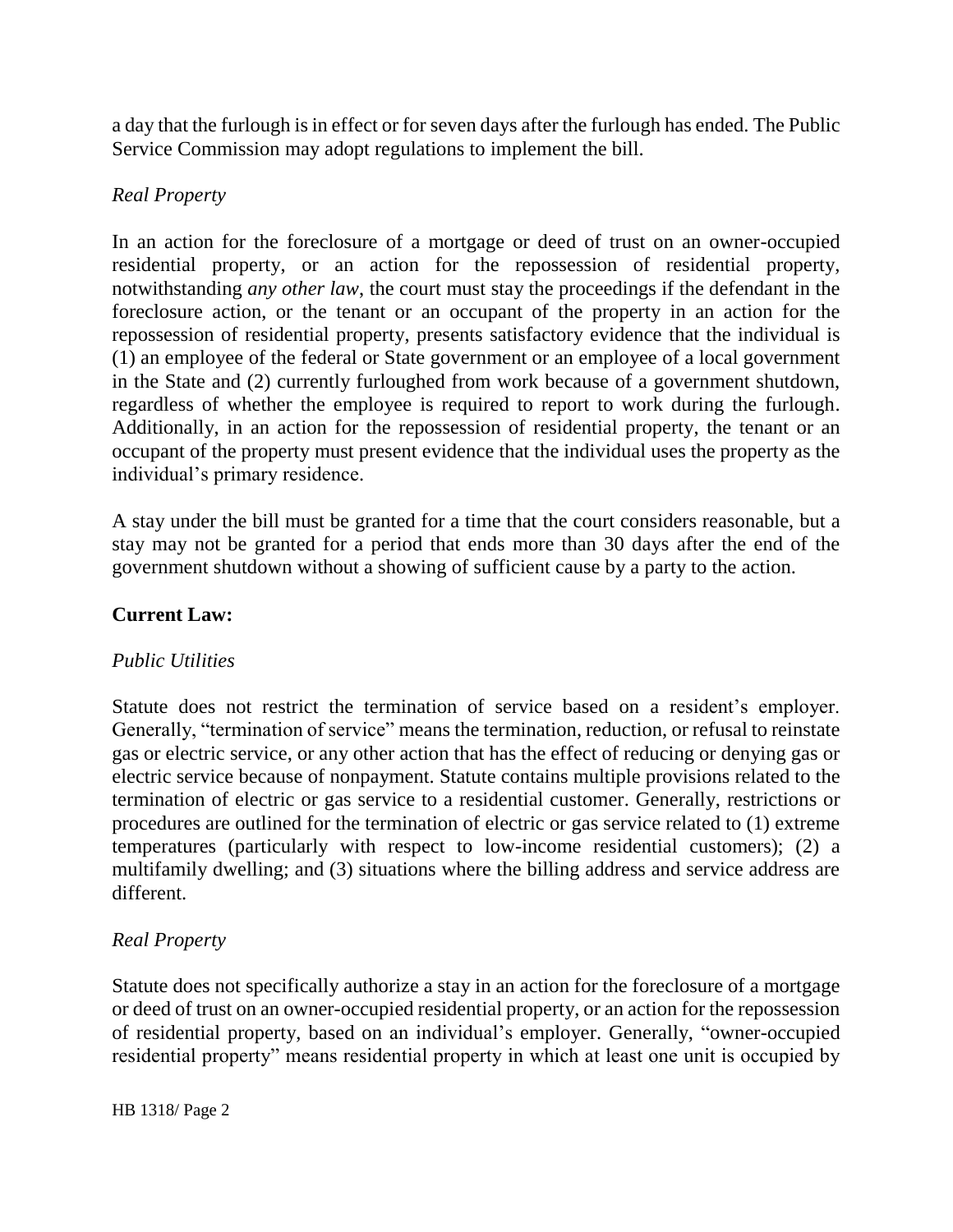an individual who has an ownership interest in the property and uses the property as the individual's primary residence.

*Failure to Pay Rent:* Whenever the tenant fails to pay the rent when due, the landlord may file a complaint for repossession for failure to pay rent. Generally, the landlord must file the written complaint in the District Court of the county where the property is located. Among other specified items, that complaint must include (1) the amount of rent and any late fees due and unpaid, *less the amount* of any utility bills, fees, or security deposits paid by a tenant under specified provisions of the Public Utilities Article and (2) a request to repossess the premises and, if desired, a judgment for the amount of rent due, costs, and any late fees, *less the amount* of any utility bills, fees, or security deposits paid by a tenant under specified provisions of the Public Utilities Article.

*Foreclosure:* For more information on the foreclosure process, including notice, procedural, and mediation requirements, see the **Appendix – Foreclosure Process**.

**Background:** From December 22, 2018, until January 25, 2019, portions of the federal government were closed due to a lapse in funding. Many federal employees did not receive pay checks during that time, and many were required to continue to work without pay.

The Judiciary (Administrative Office of the Courts) advises that, in fiscal 2018, there were approximately 16,469 foreclosure cases filed in the circuit courts and 653,739 landlord/tenant failure to pay rent cases filed in the District Court.

**Small Business Effect:** The bill may prohibit (1) a mortgage company that qualifies as small businesses from proceeding with an action for the foreclosure of a mortgage or deed of trust on an owner-occupied residential property or (2) a landlord that qualifies as small businesses from proceeding with an action to repossess residential property for failure to pay rent, resulting in lost income. The bill's authorization to stay a proceeding may delay the final disposition of a case, resulting in lost revenue.

## **Additional Information**

**Prior Introductions:** None.

**Cross File:** SB 512 (Senator Ellis, *et al.*) - Finance and Judicial Proceedings.

HB 1318/ Page 3 **Information Source(s):** Baltimore City; Montgomery and Prince George's counties; Maryland Municipal League; Office of the Attorney General (Consumer Protection Division); Judiciary (Administrative Office of the Courts); Department of Housing and Community Development; Department of Labor, Licensing, and Regulation; Office of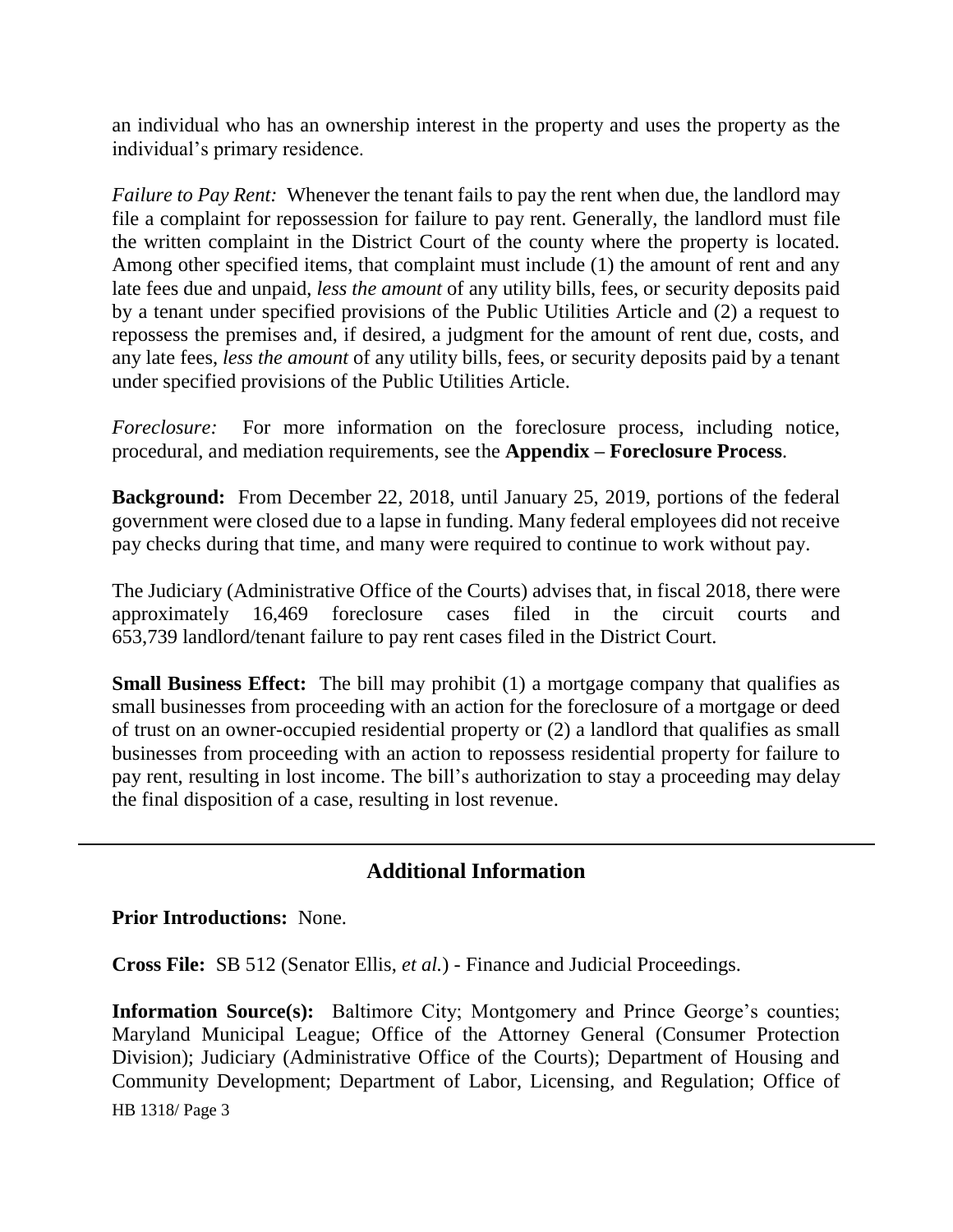People's Counsel; Public Service Commission; *New York Times*; RealtyTrac; Department of Legislative Services

Fiscal Note History: First Reader - March 4, 2019 mag/kdm

Analysis by: Nathan W. McCurdy Direct Inquiries to:

(410) 946-5510 (301) 970-5510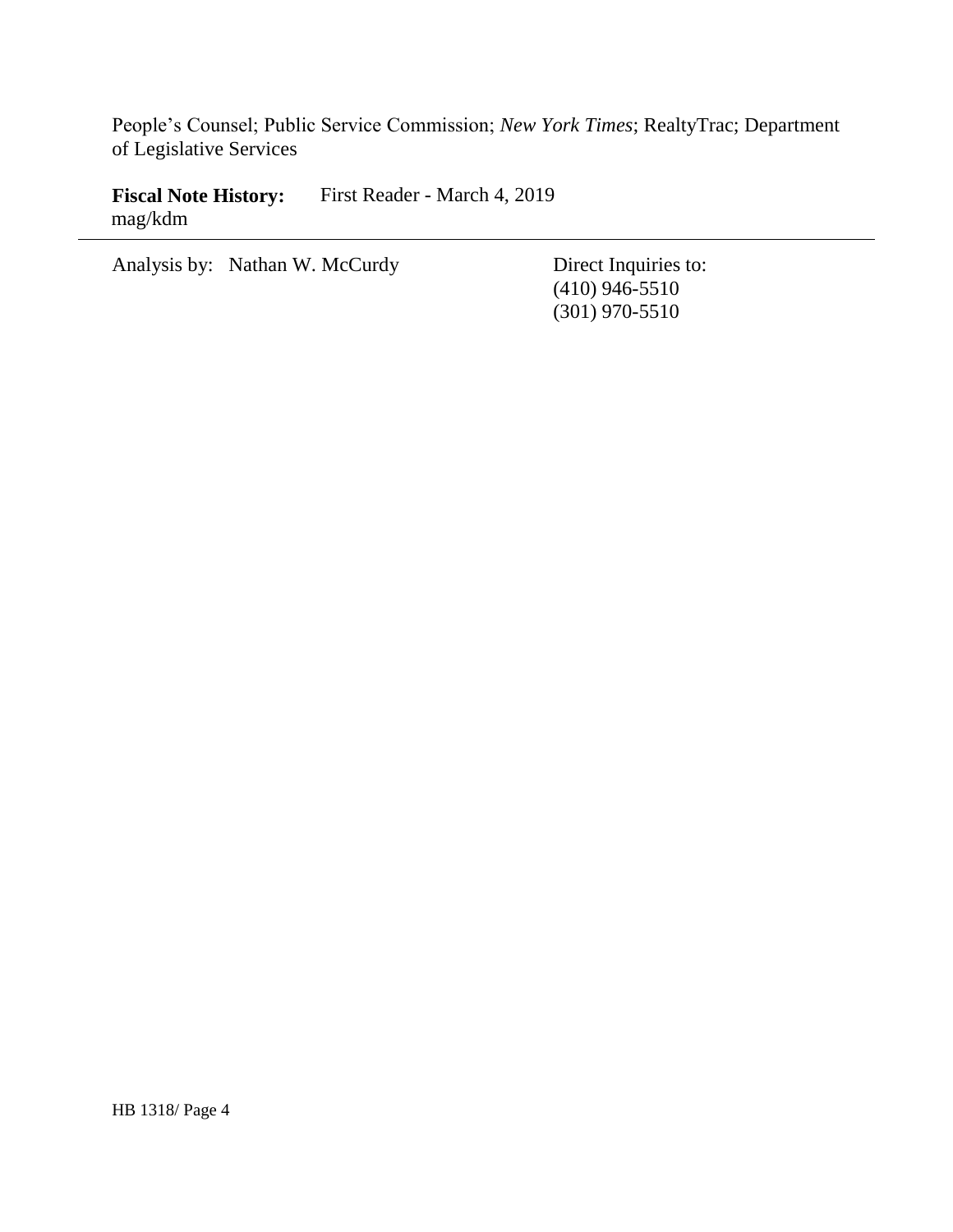Beginning with the financial downturn in 2007, Maryland saw a significant increase in the number of foreclosure actions. Foreclosure activity likely peaked in 2010, when the number of foreclosure events exceeded 50,000. Due to a multitude of factors, including legislation addressing the State's foreclosure mediation process, consumer outreach efforts, and enhanced mortgage industry regulation and enforcement surrounding many banks' and mortgage companies' foreclosure practices, the number of foreclosure events decreased significantly to 16,049 in 2011. However, these changes also resulted in the general lengthening of the foreclosure process, leaving many housing units in limbo for years at a time.

Despite improvements, the number of foreclosure events in Maryland has remained stubbornly high, even with national trends downward. According to the real estate information company RealtyTrac, as of November 2018, Maryland ranked first in overall foreclosure rate among states and the District of Columbia, with 1 in every 989 housing units facing some form of foreclosure action, compared to the national average of 1 in every 2,486 housing units. Other states with high foreclosure rates include New Jersey (1 in every 996 housing units) and Delaware (1 in every 1,324 housing units).

## *Foreclosure Process in Maryland*

Generally, to foreclose on residential property in Maryland, the secured party must first send a notice of intent to foreclose (NOI) to the mortgagor or grantor and the record owner, then file and serve an order to docket (OTD) or a complaint to foreclose. A copy of the NOI must be sent to the Commissioner of Financial Regulation, and if the property is owner-occupied, the NOI must be accompanied by a loss mitigation application. Whether the filing of an OTD, or a complaint to foreclose, is appropriate depends on the lien instrument held by the secured party. An action to foreclose a mortgage or deed of trust may not be filed until the later of (1) 90 days (or 120 days if the loan is "federally related") after a default in a condition on which the mortgage or deed of trust specifies that a sale may be made or (2) 45 days after an NOI is sent. An OTD or complaint to foreclose must be filed with the circuit court, and a copy must be served on the mortgagor or grantor. An OTD or a complaint to foreclose must include, if applicable, the license number of both the mortgage originator and the mortgage lender. The OTD or complaint to foreclose must also contain an affidavit stating the date and nature of the default and, if applicable, that the NOI was sent and that the contents of the NOI were accurate at the time it was sent.

A secured party may petition the circuit court for leave to immediately commence an action to foreclose the mortgage or deed of trust if: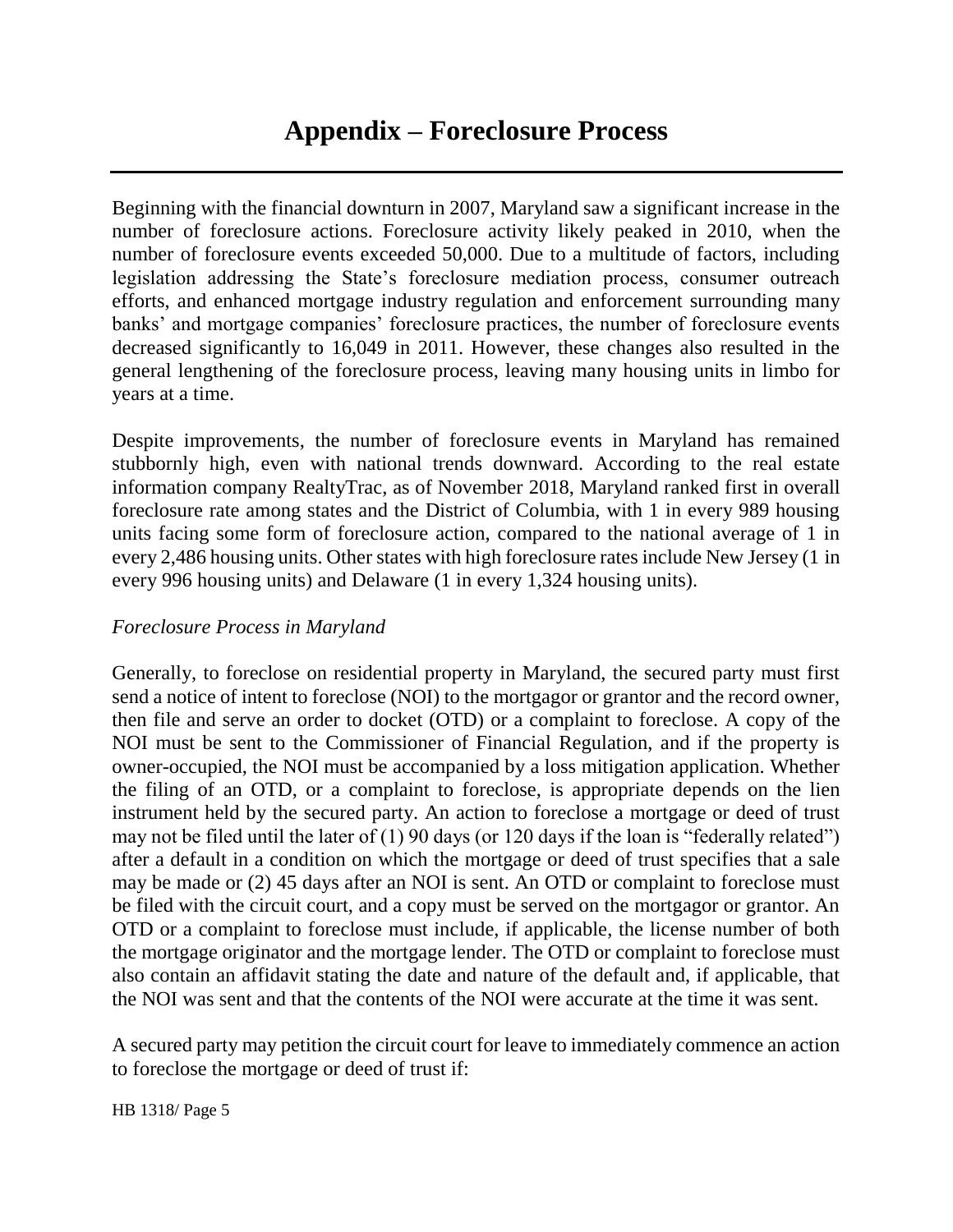- the loan secured by the mortgage or deed of trust was obtained by fraud or deception;
- no payments have ever been made on the loan secured by the mortgage or deed of trust;
- the property subject to the mortgage or deed of trust has been destroyed;
- the default occurred after the stay has been lifted in a bankruptcy proceeding; or
- the property is found by a court to be vacant and abandoned.

The court may rule on the petition with or without a hearing. If the petition is granted, the action may be filed at any time after a default in a condition on which the mortgage or deed of trust provides that a sale may be made, and the secured party is not required to send a written NOI.

### *Prerequisites for Foreclosure Sales*

Generally, if the residential property is *not* owner-occupied, a foreclosure sale may not occur until at least 45 days after specified notice is given. If the residential property is owner-occupied, and foreclosure mediation is not held, a foreclosure sale may not occur until the later of (1) at least 45 days after providing specified notice that includes a final loss mitigation affidavit or (2) at least 30 days after a final loss mitigation affidavit is mailed. Finally, if the residential property is owner-occupied residential property and postfile mediation is requested, a foreclosure sale may not occur until at least 15 days after the date the postfile mediation is held or, if no postfile mediation is held, the date the Office of Administrative Hearings (OAH) files its report with the court.

A foreclosure mediation may be extended for good cause by OAH for up to 30 days, unless all parties agree to a longer extension. Additionally, both parties have an obligation to provide instructions regarding documents and information to each other and the mediator. Any motion to stay a foreclosure sale must come within 15 days of the date the postfile mediation is held. Notice of the sale of a foreclosed property must be sent 10 days before the date of sale.

Generally, notice of the time, place, and terms of a foreclosure sale must be published in a newspaper of general circulation in the county where the action is pending at least once a week for three successive weeks. The first publication of the notice must be more than 15 days before the sale, and the last publication must be within one week of the sale.

### *Curing Defaults*

The mortgagor or grantor of residential property has the right to cure a default and reinstate the loan at any time up to one business day before a foreclosure sale by paying all past-due